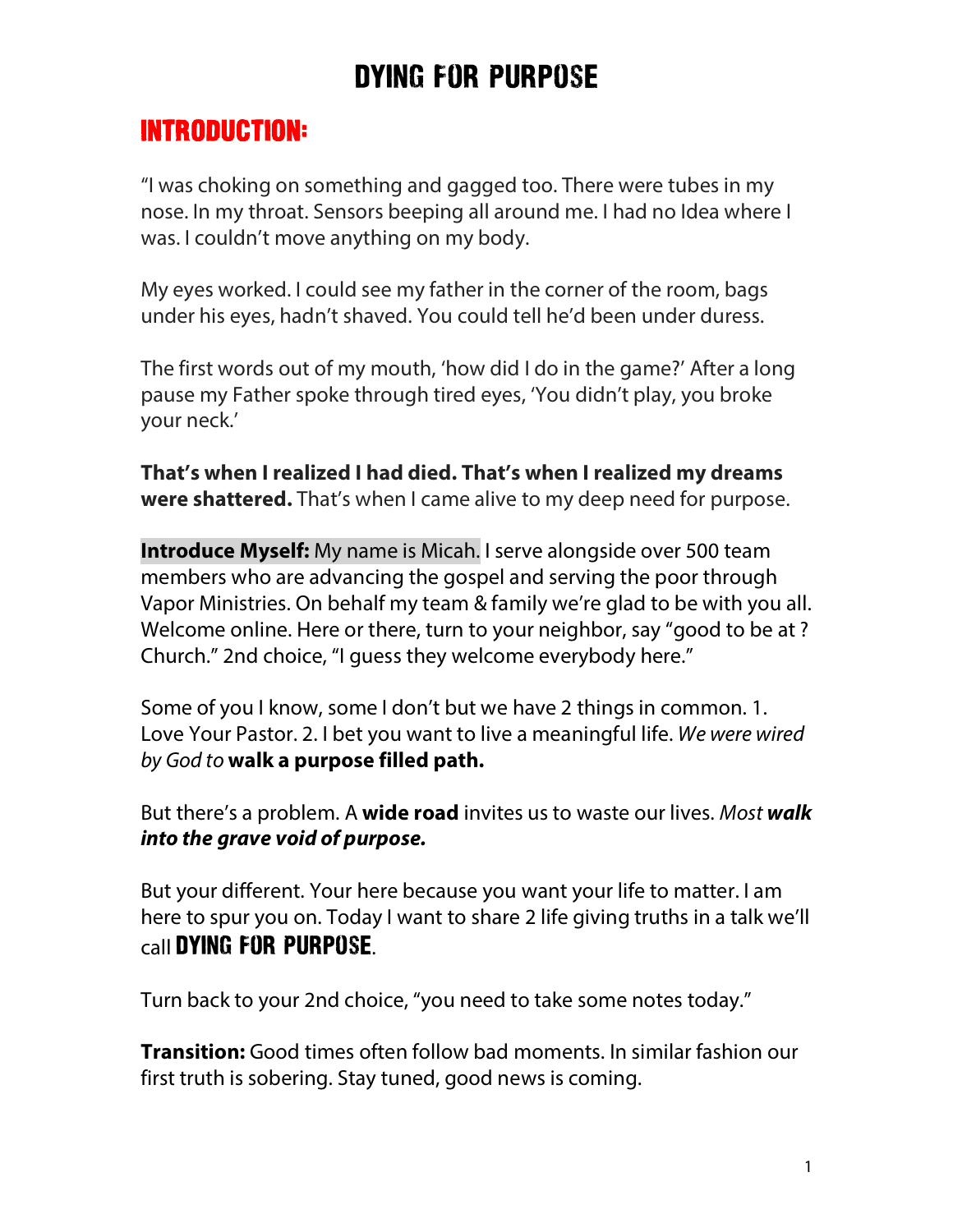### I. Death Precedes purpose

**NOTE**: your plan for your life produces death.

*Scripture: Proverbs14:12 NLT "There is a path before each person that seems right, but it ends in death."* 

**NOTE**: Jesus used illustrations to help heavenly truths land on earth.

**Scripture:** *John 12:24 NIV "Very truly I tell you, unless a kernel of wheat falls to the ground and dies, it remains only a single seed. But if it dies, it produces many seeds."* 

**Illustrate:** Seed must be buried & die. If not, it withers away a single seed.

**NOTE**: God designed the seed to reproduce. To live beyond itself, it must die to itself.

**Quote:** "A life dedicated to self ends with self."

**NOTE:** Yet culture say's do you. And I was all about me.

#### • **My Dream: My gain. My glory.** o **Assets & Accolades**.

- o Wanted to be a light skinned Deon.
- o Sports were my ticket. Played them all. All about me.
- o Conversation with Dad
- o I broke my neck.
- o I woke up in ICU.

**Quote**: …that's when I realized I had died. That's when I realized my dreams were shattered. That's how I came alive to purpose.

**Quote**: "My lust, for my life, my way, needed to die."

**NOTE:** But Jesus knew that before I did.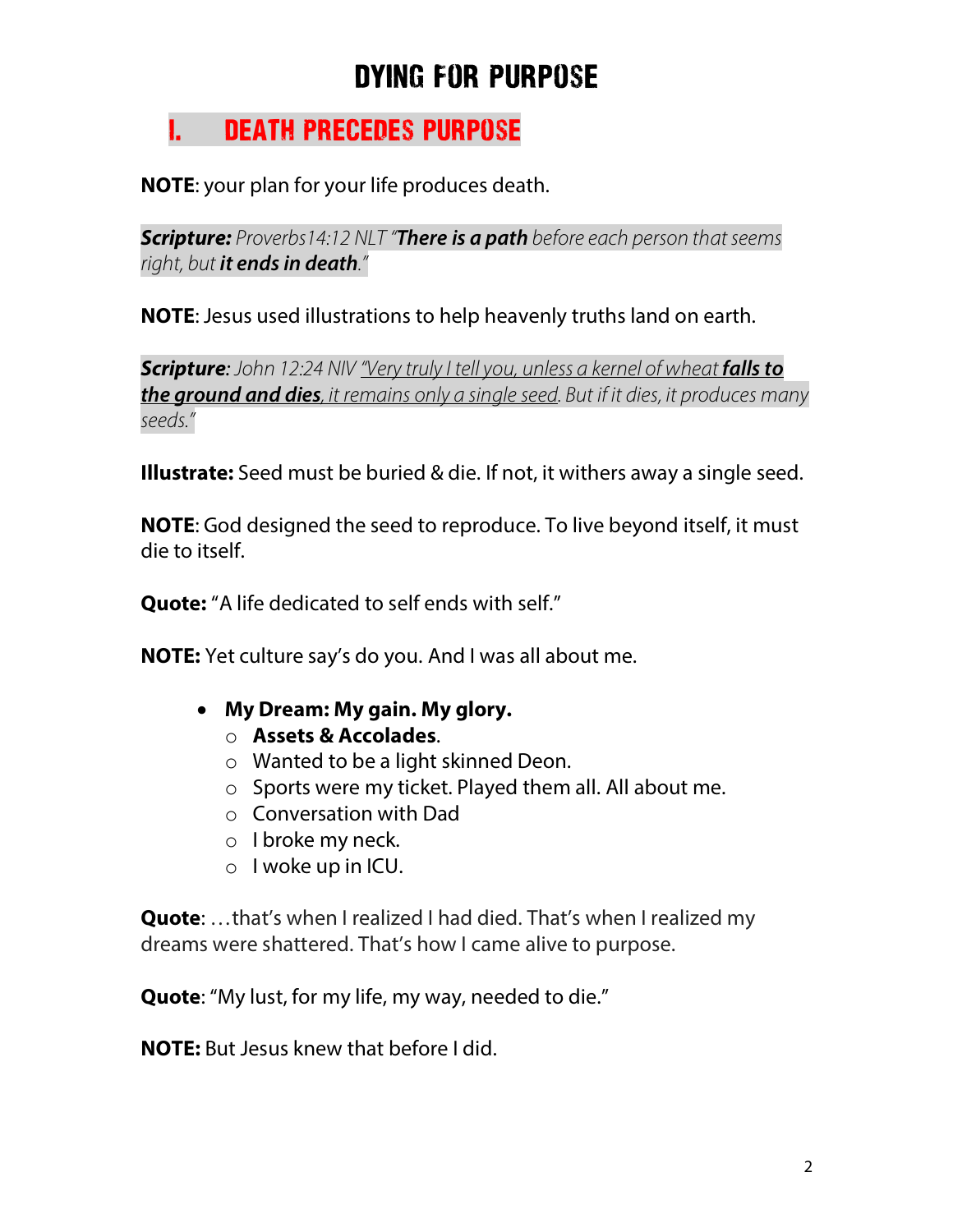*Scripture: Matthew 16:25 NLT "If you try to hang on to your life, you will lose it. But if you give up your life for my sake, you will save it."* 

**Question:** What in my life needs to die? **Posture:** I surrender.

**Take-Away**: Let life's author write your script.

**Transition:** When we die to our plans & rise to His purpose we truly live…

## ii. purpose produces life

*Scripture: John 12:24 NLT "I tell you the truth, unless a kernel of wheat is planted*  in the soil and dies, it remains alone. But its death will **produce** many new kernels*a plentiful harvest of new lives."*

**Quote**: We exchange our plan, that leads to death, for His purpose which produces life.

**Question:** Do you believe His purpose is better than your plan?

**Illustration:** Entered marriage on diet of Dew & Reese's Peanut Butter Cup. My bride came in eating pine nuts & tree bark. Healthy spouses? My kids, raised on seaweed and kale. Intro Family. I offered Arrow a twinki. He said "NO." **Stuck on his plan he missed Daddy's good purpose.**

**NOTE**: How often do we settle for familiar and miss God's best?

**Quote:** "Exchanging your dream for His purpose isn't sacrifice, its smart."

**NOTE:** God's **purpose gave life to our faith heroes.** For Paul real life and purpose were inextricably link.

*Scripture: Acts 20:24 NLT "But my life is worth nothing to me unless I use it for finishing the work assigned me by the Lord Jesus-the work of telling others the Good News about the wonderful grace of God."*